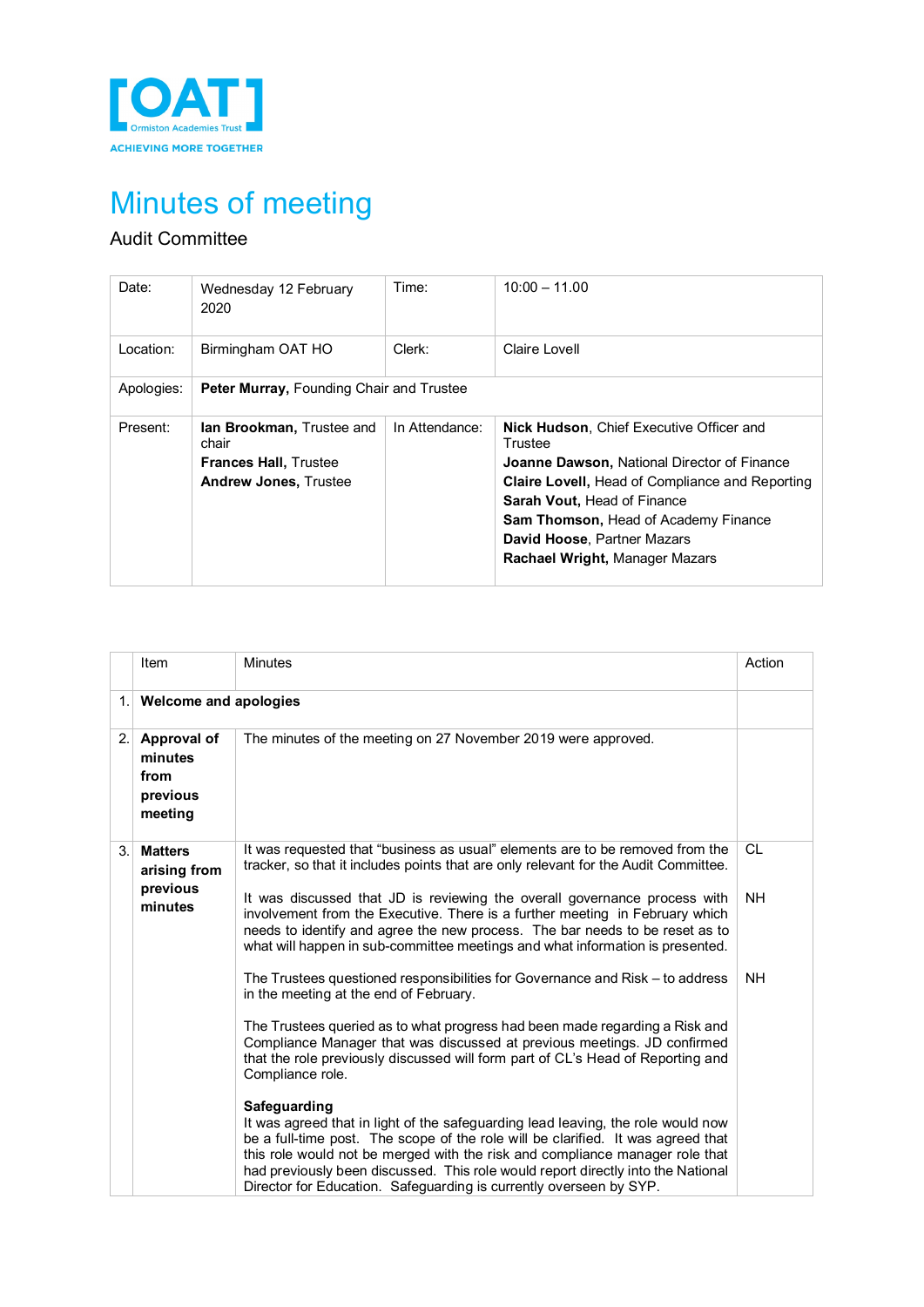

A GDPR lead has also been appointed that reports to the National Director of Estates and Technology. 4. **Update on risk management report** JD presented the risk management timetable. IB stated that this does not include training for Board members. Mazars will present at the summer Board meeting to address this. The Trustees questioned whether there is the resource to deliver this in the action plan. CL stated that due to the appointment of RF she will have more time to pick up other areas. The Trustees requested the use of cover sheets, so that the Trustees can clearly see why each item is on the agenda and what is required from the Trustees for each item, such as info only, approval etc. JD encouraged the Board to think about what their role is and what information they would like to see. The Trustees identified that the public sector and the commercial sector expectations of boards are different.  $CI$ JD 5. **Internal audit reports OAT Internal Audit Annual Report (Mazars)** RW presented the annual report. DH noted that the ESFA now require an Annual Internal Audit report, that is submitted along with the financial statements. The 2019/20 report will be presented at the November Audit Committee meeting. The Committee discussed the opinion that was given in the report – in terms of it being binary and its level of assurance. The Trustees questioned how the opinion was reached. DH explained that this is judgemental, based on reviews of individual work streams and results. The Trustees need to understand triggers for any inadequate judgements and whether this has a larger impact on the organisation. The Trustees noted that many MATs still do not have internal audit visits. DH expects that the ESFA requirements for internal audit will strengthen. **BHOA Compliance Report** Succession planning was discussed in the pre meeting. The Trustees summarised and identified that this is an issue that needs to be resolved at Trust level. Mazars are to audit top down the governance model in Spring 2021 once the Trust have decided on this. To be discussed at EBM on 26/2. The Trustees queried whether any other schools are doing any PAT testing and whether they are recording it properly. Cover sheets should identify and advise the Trustees of the potential impact of the issue on the Trust and outcome. JD clarified that in the Mazars pre-meeting it was agreed that a better timeframe, review of the scope of Mazars visits and timely delivery of their reports will allow this to happen in advance of the audit meetings. JD stated that a standard template has been developed for balance sheet reconciliations and training had been provided in January. They will then be reviewed and approved centrally by CL. Some of the work surrounding this will be centralised with the single ledger. CL